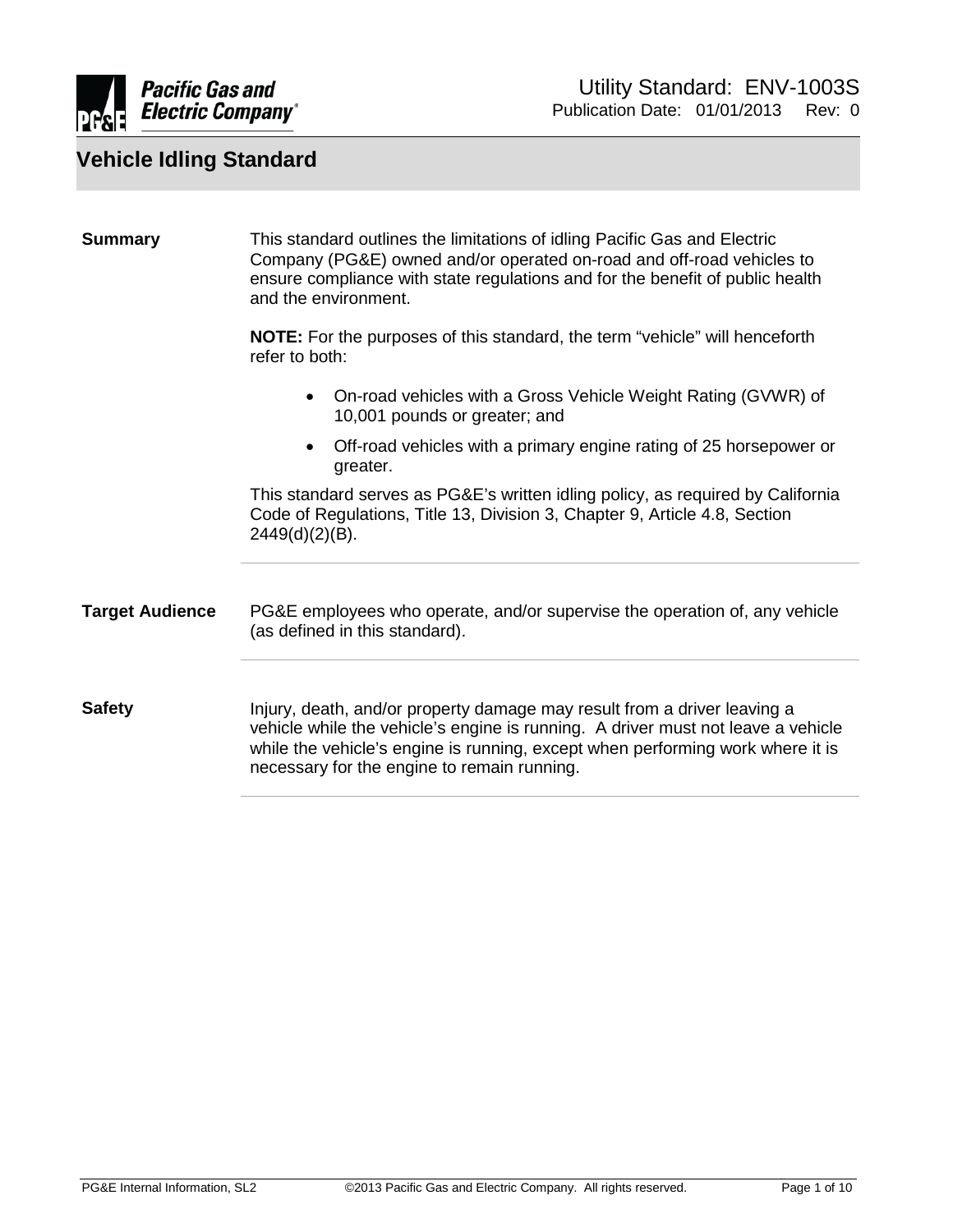

| <b>Table of Contents</b> |                                                              |      |
|--------------------------|--------------------------------------------------------------|------|
| Subsection               | Title                                                        | Page |
|                          |                                                              |      |
|                          |                                                              |      |
| 2                        | Within 100 Feet Of A School (All Vehicles Of Any Fuel Type)2 |      |
| 3                        |                                                              |      |
| 4                        |                                                              |      |
| 5                        |                                                              |      |
| 6                        |                                                              |      |
|                          |                                                              |      |

#### **Requirements**

#### <span id="page-1-0"></span>**1 On School Grounds (All Vehicles Of Any Fuel Type)**

- 1.1 Turn off vehicle's engine immediately after parking.
- <span id="page-1-1"></span>1.2 Start vehicle's engine no more than 30 seconds before departing.

#### **2 Within 100 Feet Of A School (All Vehicles Of Any Fuel Type)**

- 2.1 Do not idle vehicle's engine for more than five consecutive minutes.
- 2.2 Do not idle vehicle's engine for more than a total of five cumulative minutes in any one hour period.

#### <span id="page-1-2"></span>**3 Additional Idling Restrictions (Diesel Vehicles Only)**

- 3.1 For diesel-fueled vehicles at *any* location within the state of California, except on school grounds (subject to Subsection 1) and within 100 feet a school (subject to Subsection 2):
	- 1. Do not idle the vehicle's primary diesel engine for more than five consecutive minutes.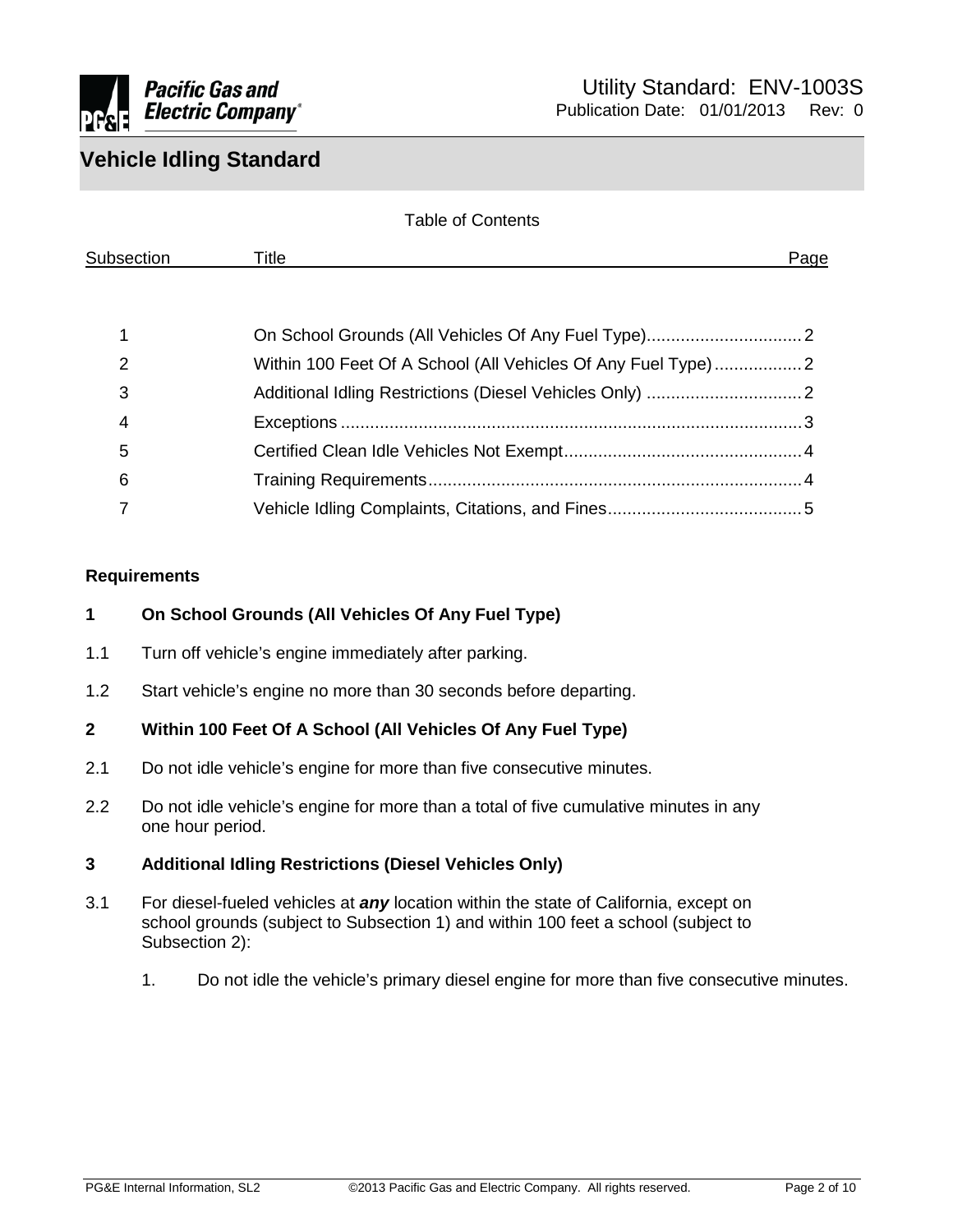

#### <span id="page-2-0"></span>**4 Exceptions**

- 4.1 Exceptions to the vehicle idling restrictions of Subsections 1, 2, and 3 are allowed only under the following circumstances:
	- 1. Doing work for which the vehicle was intended, except for transporting passengers.
	- 2. Positioning or providing power for equipment necessary to perform a job function.
	- 3. Vehicle must remain motionless due to traffic conditions, adverse weather conditions, or mechanical difficulties over which the driver has no control.
	- 4. For safety reasons, including providing light when working after dark and operating lights or signals to direct traffic at a PG&E job site.
	- 5. Operating defrosters, heaters, air conditioners, or other equipment to prevent a safety or health emergency.
	- 6. Verifying that the vehicle is in safe operating condition.
	- 7. Testing, servicing, repairing, or diagnostic purposes, including regenerating an exhaust filter.
	- 8. Vehicle is queuing such as when a line of trucks forms to receive materials from an excavator – and is at all times beyond 100 feet from a restricted area (see Definitions section).
	- 9. Warming an engine up to operating temperatures, as specified by the manufacturer.
	- 10. Cooling down a turbo-charged diesel engine before turning the engine off.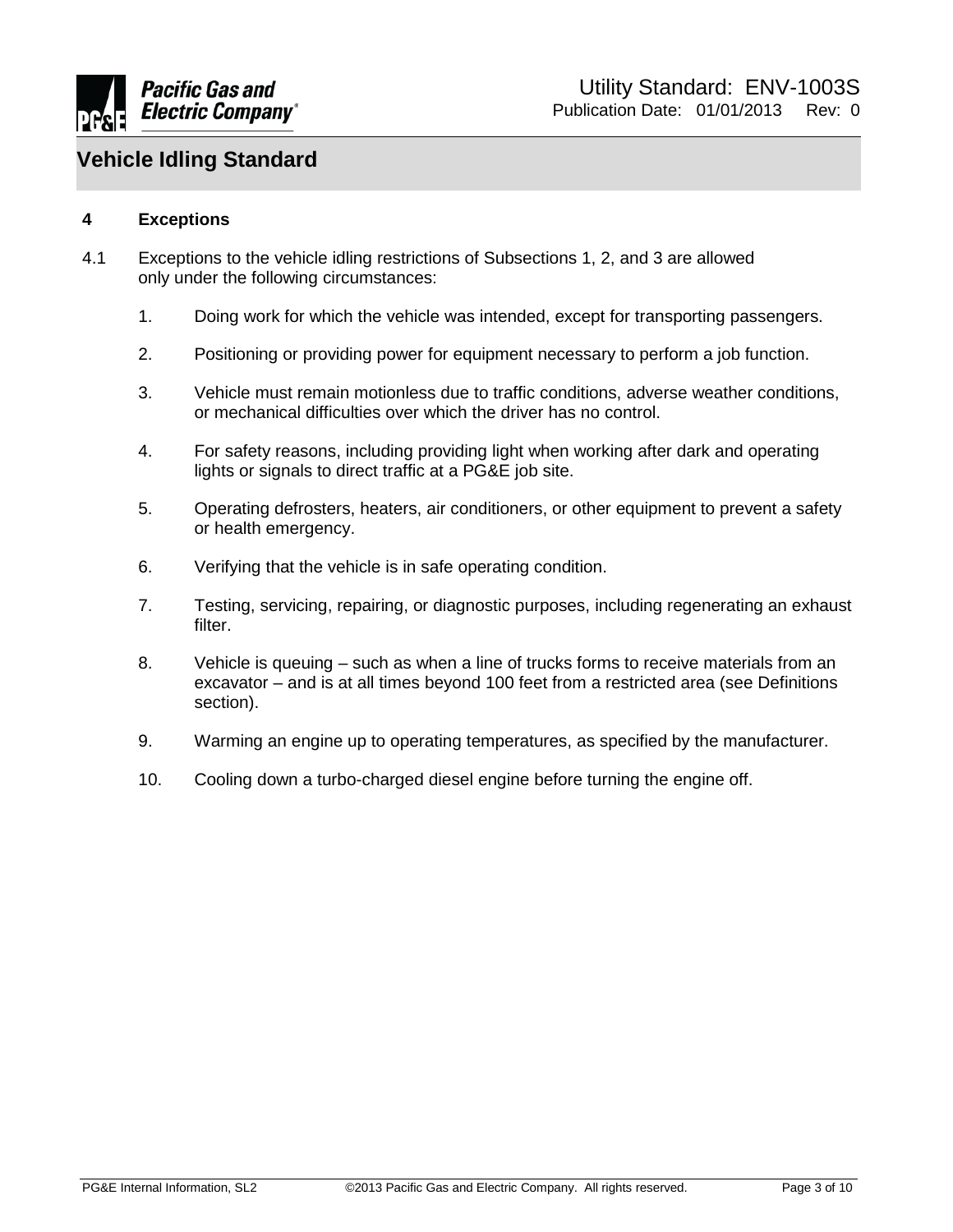

#### <span id="page-3-0"></span>**5 Certified Clean Idle Vehicles Not Exempt**

#### **NOTE**

Some PG&E vehicles have a Certified Clean Idle label (Figure 1) applied to the driver's side hood or front quarter panel for meeting California's low-NOx idling emission standard.



Figure 1

5.1 Vehicles with a Certified Clean Idle label are *not* exempt from the idling restrictions of this standard and must comply with all requirements contained in this standard. This PG&E standard is more stringent than state law.

#### <span id="page-3-1"></span>**6 Training Requirements**

- 6.1 All PG&E employees who operate, and/or supervise the operation of, any vehicle must complete PG&E Training ENVR-0204, Vehicle Idling Rules, upon employment and at least once per year thereafter.
- 6.2 PG&E employees, who complete PG&E Training ENVR-0204, Vehicle Idling Rules, are responsible for recording completion of their training with the PG&E Academy.
- 6.3 PG&E Academy is responsible for maintaining PG&E employee training completion records of PG&E Training ENVR-0204, Vehicle Idling Rules.
	- 1. Training records must be kept for at least the past three years.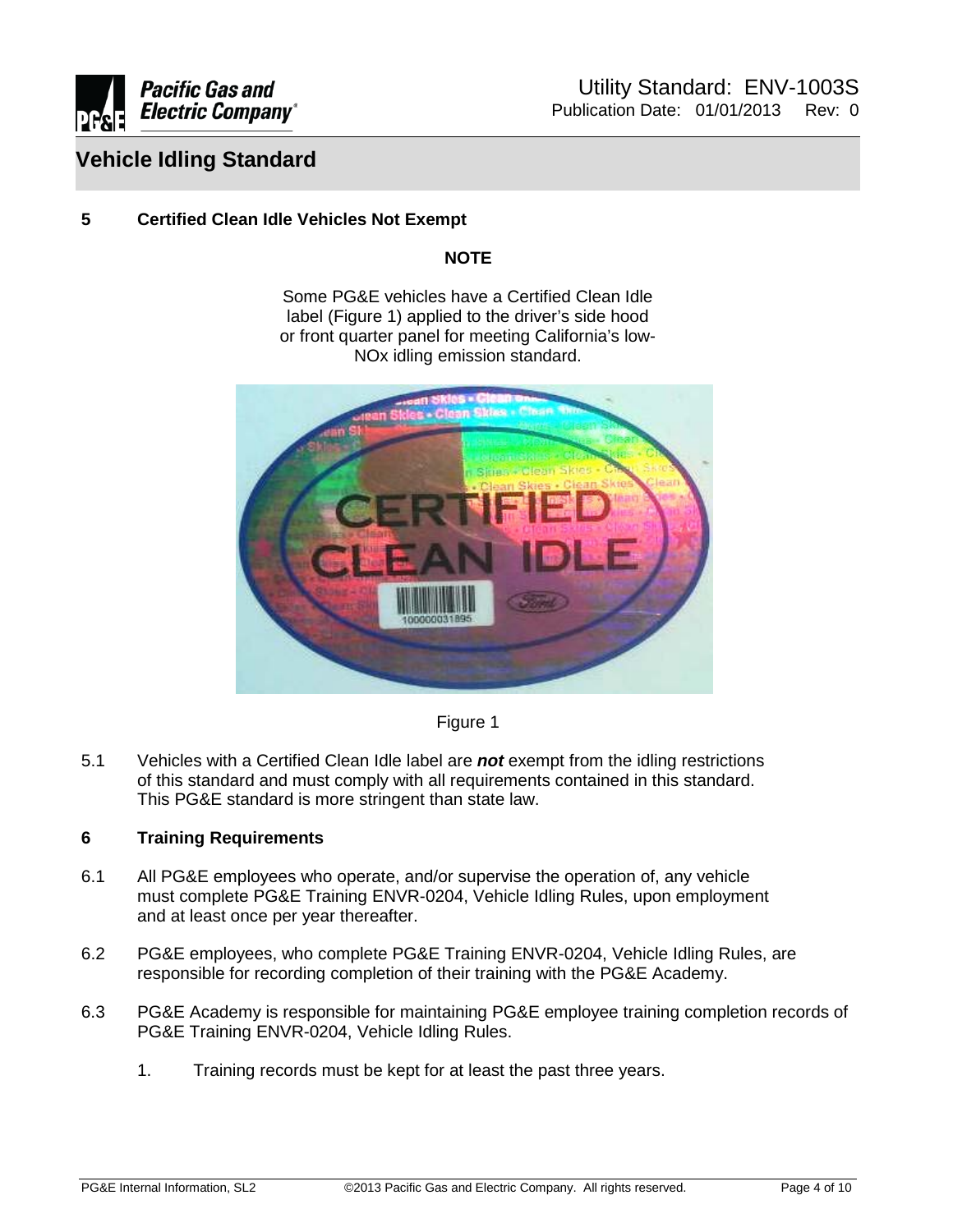

#### <span id="page-4-0"></span>**7 Vehicle Idling Complaints, Citations, and Fines**

- 7.1 All PG&E employees that become aware of a vehicle idling citizen complaint or enforcement agency citation must immediately notify their supervisor.
- 7.2 IF a supervisor is made aware of a vehicle idling complaint or citation,

THEN the supervisor must:

- 1. Report the vehicle idling complaint or citation to the PG&E Environmental Standards and Systems, Air Quality Program Manager;
- 2. Review the complaint or citation with the Air Quality Program Manager; and
- 3. Implement corrective actions, as necessary and as appropriate, to be in compliance with this standard. Corrective actions may include, but are not limited to:
	- a. Engineering controls;
	- b. Employee training;
	- c. Employee disciplinary action.
- 7.3 The Air Quality Program Manager is responsible for maintaining records of vehicle idling complaints and citations for at least the last three years.
	- 1. Vehicle idling complaint and citation records must be made available or accessible to enforcement agency personnel within three business days of their request.
- 7.4 IF a vehicle operator is issued a vehicle idling citation by an enforcement agency,

THEN the vehicle operator is responsible for resolving the citation with the enforcement agency, including the payment of all fines associated with the citation.

1. A fine of at least \$300 (and up to \$1,000) per infraction may be associated with a vehicle idling citation.

#### **END of Requirements**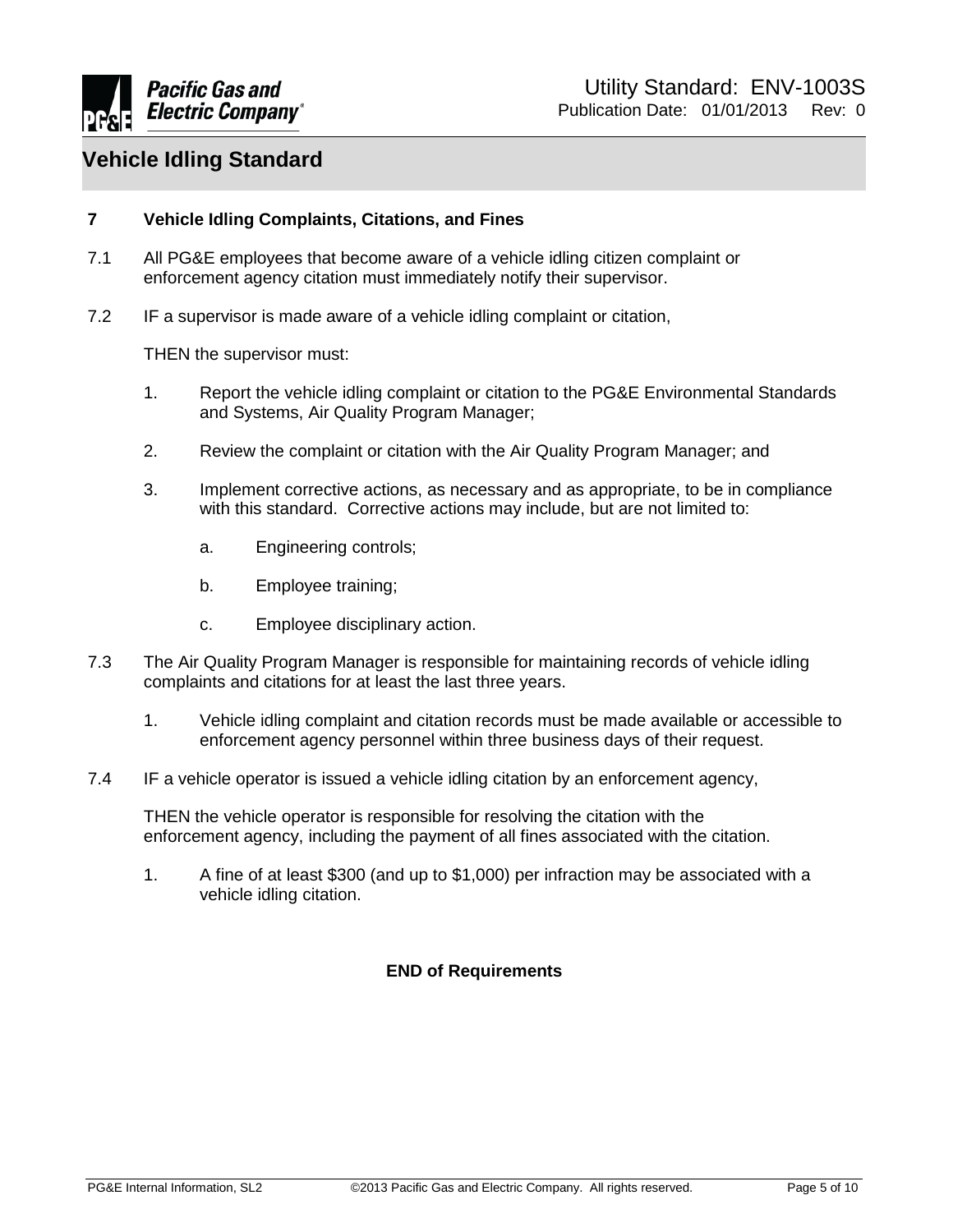

#### **Definitions Enforcement Agency:** California Air Resources Board, peace officers as defined in California Penal Code, Title 3, Chapter 4.5, Section 830 et seq. and their respective law enforcement agencies' authorized representatives, and air pollution control or air quality management districts.

**Driver:** Any person who drives or is in actual physical control of a vehicle.

**Gross Vehicle Weight Rating (GVWR):** The weight specified by the manufacturer as the loaded weight of a single vehicle.

**Idling:** The vehicle's engine is running while the vehicle is stationary.

**Off-Road Vehicle:** Any motor vehicle that (a) cannot be registered and driven safely on-road or (b) was not designed to be driven on-road.

**On-Road Vehicle:** Any motor vehicle registered and/or designed to be driven on public roads and highways.

**Queuing:** The intermittent starting and stopping of a vehicle while the driver, in the normal course of doing business, is waiting to perform work or a service, and when shutting the vehicle's engine off would impede the progress of the queue and is not practicable. Queuing does not include the time a driver may wait motionless in line in anticipation of the start of a workday or opening of a location where work or a service will be performed.

#### **Restricted Area:**

- Any real property zoned for individual or multifamily housing units that has one or more of such units on it; and
- Any school (as defined below).

#### **Safety or Health Emergency:**

- A sudden, urgent, or usually unforeseen, occurrence; or
- A foreseeable occurrence relative to a medical or physiological condition.

**School:** Any public or private school used for the purposes of education and instruction of more than 12 school pupils at or below the  $12<sup>th</sup>$  grade level. Includes any form of improved school property such as buildings, structures, playgrounds, athletic fields, and parking lots. Day-care facilities and educational activities occurring in private homes are excluded.

#### **Vehicle:**

• On-road vehicles with a Gross Vehicle Weight Rating (GVWR) of 10,001 pounds or greater (examples in Figure 2 and Figure 3); and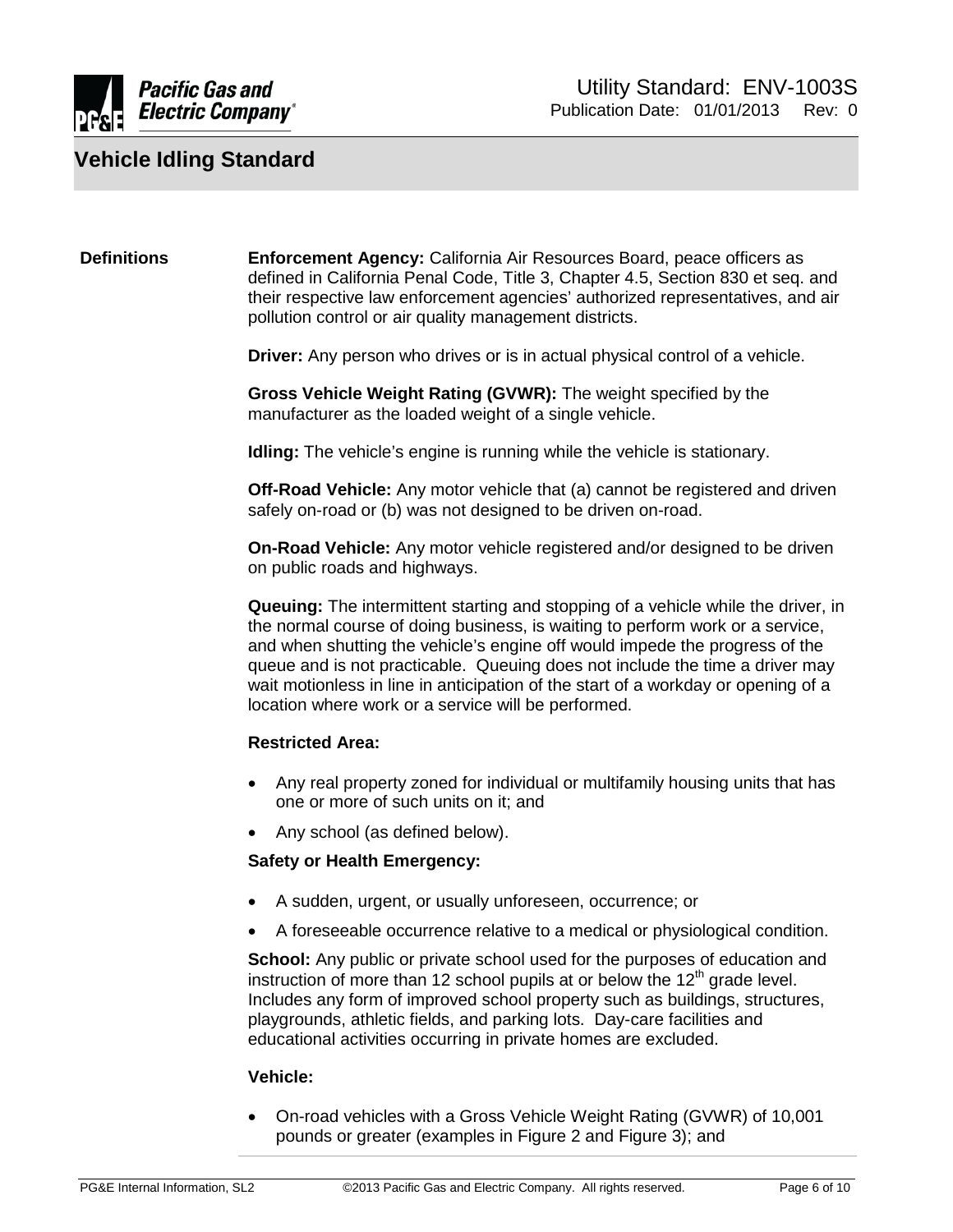

• Off-road vehicles with a primary engine rating of 25 horsepower or greater (examples in Figure 4 and Figure 5).



Figure 2 Figure 3









Figure 4 Figure 5

**Implementation Responsibilities** Supervisors of PG&E employees who operate PG&E owned and/or operated vehicles are responsible for ensuring that their employees have the knowledge necessary to comply with this standard.

All employees driving vehicles must comply with this standard.

**Governing Document**

NA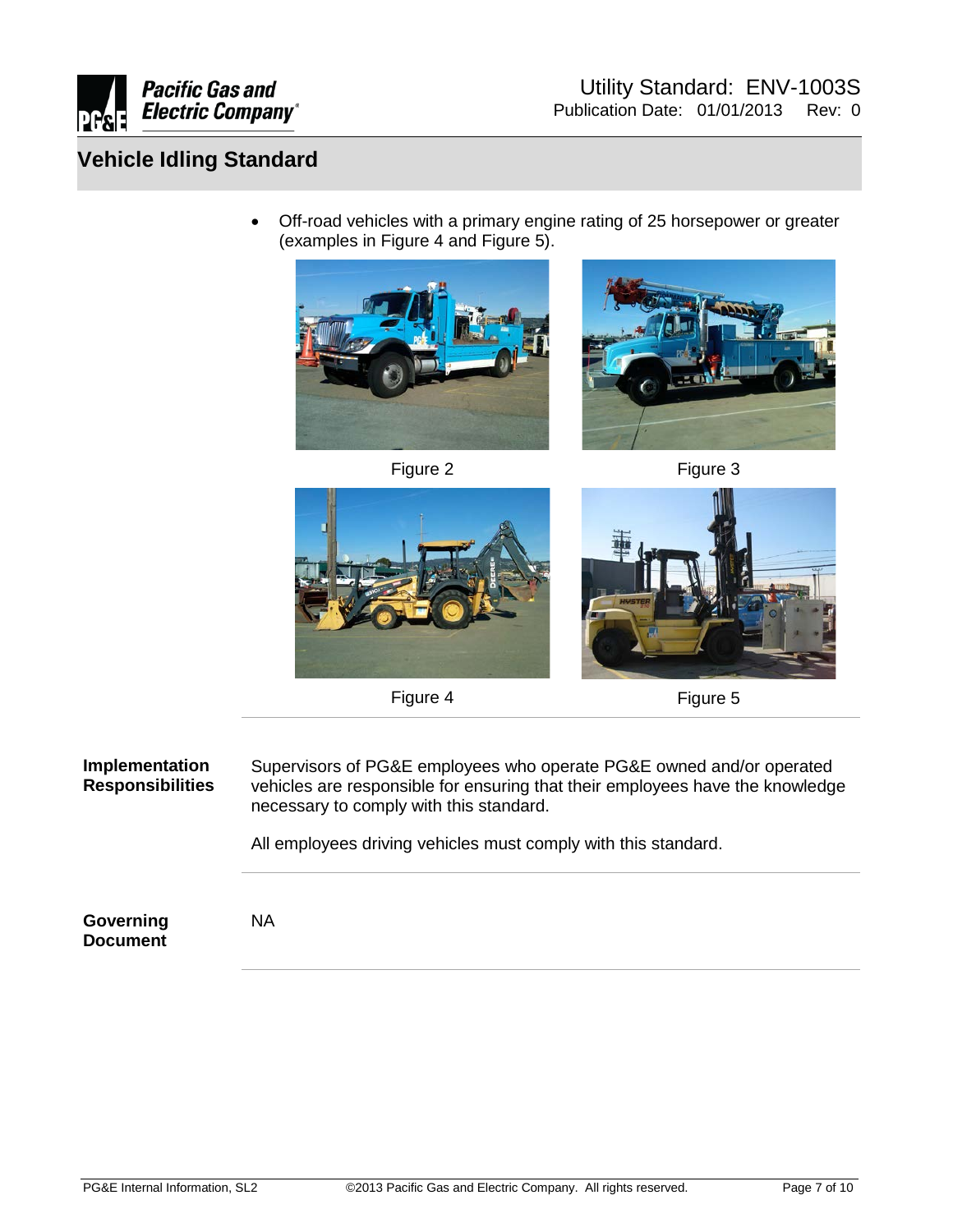

| <b>Compliance</b><br>Requirement/<br><b>Regulatory</b><br><b>Commitment</b> | California Code of Regulations, Title 13, Division 3, Chapter 10, Article 1,<br>Section 2449: General Requirements for In-Use Off-Road Diesel-Fueled Fleets<br>California Code of Regulations, Title 13, Division 3, Chapter 10, Article 1,<br>Section 2480: Airborne Toxic Control Measure to Limit School Bus Idling and<br>Idling at Schools<br>California Code of Regulations, Title 13, Division 3, Chapter 10, Article 1,<br>Section 2449: Airborne Toxic Control Measure to Limit Diesel-Fueled<br>Commercial Motor Vehicle Idling |
|-----------------------------------------------------------------------------|-------------------------------------------------------------------------------------------------------------------------------------------------------------------------------------------------------------------------------------------------------------------------------------------------------------------------------------------------------------------------------------------------------------------------------------------------------------------------------------------------------------------------------------------|
| <b>Reference</b><br><b>Documents</b>                                        | California Code of Regulations, Title 13, Division 3, Chapter 10, Article 1,<br>Section 2449: General Requirements for In-Use Off-Road Diesel-Fueled Fleets<br>California Code of Regulations, Title 13, Division 3, Chapter 10, Article 1,<br>Section 2480: Airborne Toxic Control Measure to Limit School Bus Idling and<br>Idling at Schools<br>California Code of Regulations, Title 13, Division 3, Chapter 10, Article 1,<br>Section 2449: Airborne Toxic Control Measure to Limit Diesel-Fueled<br>Commercial Motor Vehicle Idling |
| <b>Appendices</b>                                                           | <b>NA</b>                                                                                                                                                                                                                                                                                                                                                                                                                                                                                                                                 |
| <b>Attachments</b>                                                          | <b>NA</b>                                                                                                                                                                                                                                                                                                                                                                                                                                                                                                                                 |
| <b>Document</b><br><b>Recision</b>                                          | Environmental Procedure P-011, Limits on Vehicle Idling for Commercial Motor<br>Vehicles<br>Environmental Bulletin B-025, Limits on Vehicle Idling for Commercial Motor<br>Vehicles                                                                                                                                                                                                                                                                                                                                                       |
| <b>Approved By</b>                                                          | Diane Thurman, Director, Environmental Standards and Systems                                                                                                                                                                                                                                                                                                                                                                                                                                                                              |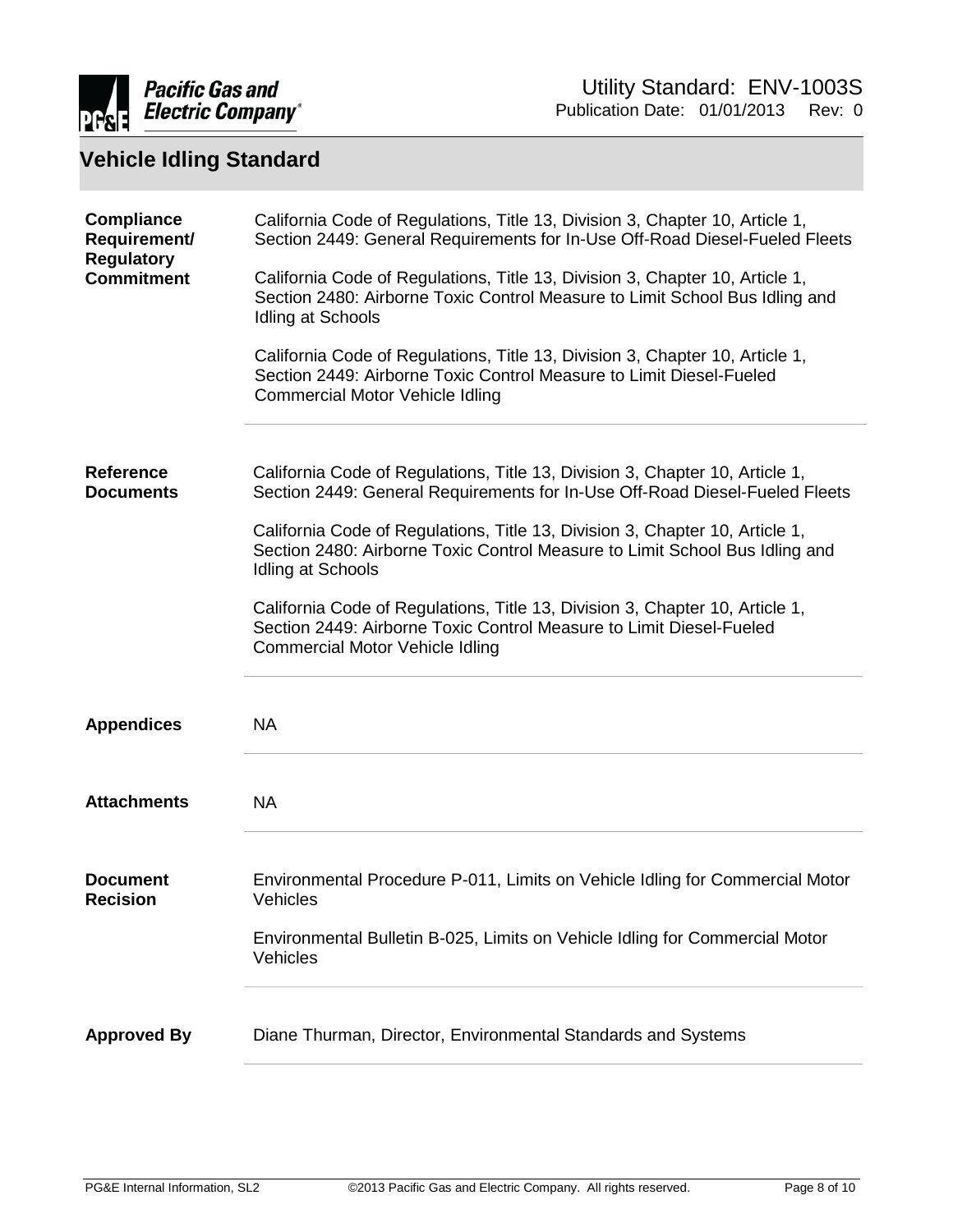

| <b>Vehicle Idling Standard</b>    |                                                                              |  |
|-----------------------------------|------------------------------------------------------------------------------|--|
| <b>Document Owners</b>            | , Air Quality Program Manager, Environmental Standards and<br><b>Systems</b> |  |
|                                   | Air Subject Matter Expert, Environmental Management                          |  |
| <b>Document</b><br><b>Contact</b> | Air Subject Matter Expert, Environmental Management                          |  |